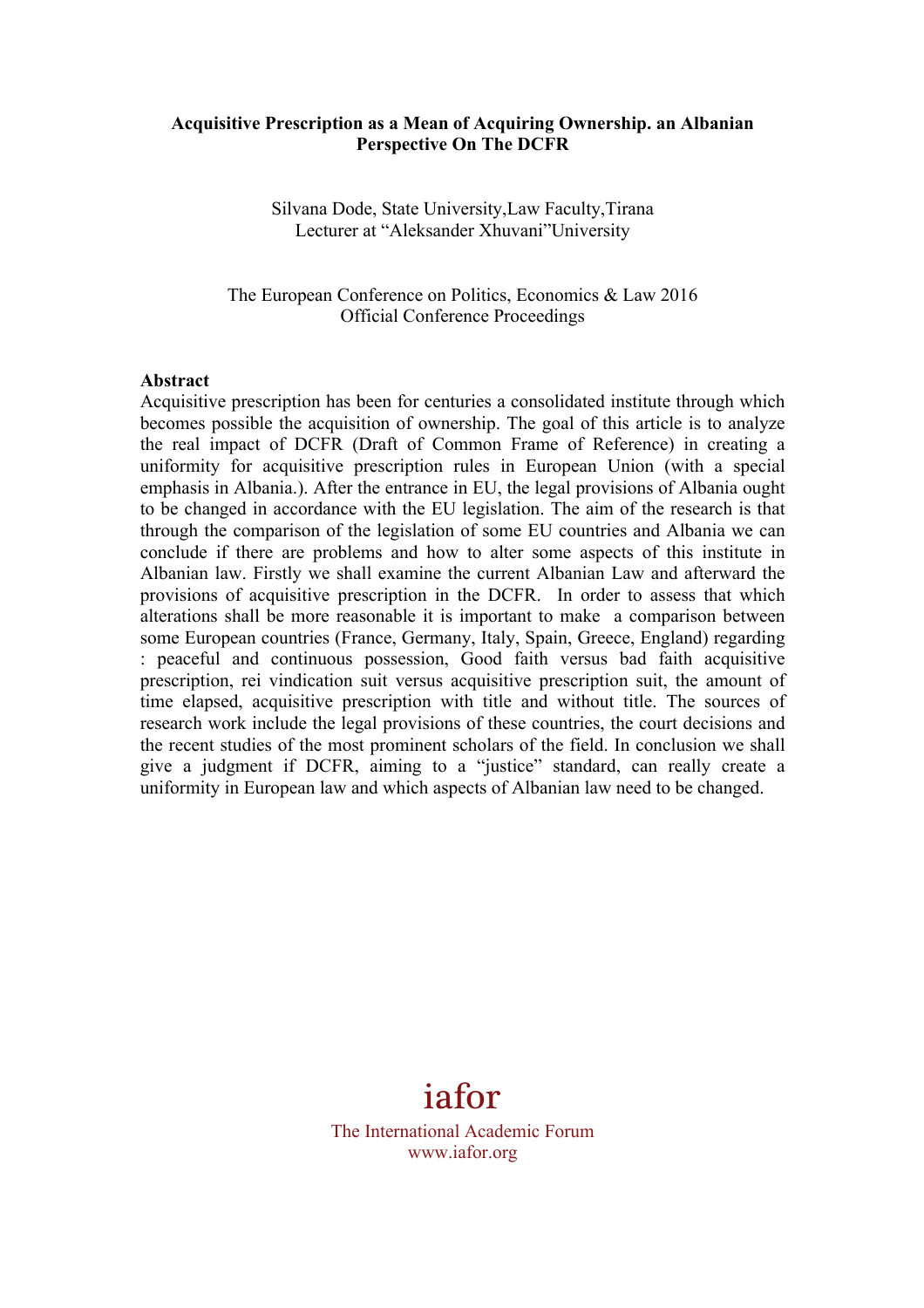### **1.Introduction**

Following the decision of the European Court of Human Rights,Pye vs United Kingdom there has been launched an effort to reform the acquisitive prescription institute.Many scholars have suggested not only the changement of the possession period but also the anullement of the entire institute. 1 Among the countries that have introduced a reform of this institute are for example Hong Kong where the Reform Commission of law was convened in 2012 to suggest whether the possession deadlines should be reviewed<sup>2</sup> or India, where the Law Commission collected in 2016 is conducting research on some very sensitive issues regarding the institution of acquisitive prescription.<sup>3</sup>

The European Court of Human Rights on the issue JA Pye (Oxford) Ltd vs United Kingdom $<sup>4</sup>$  considers highly important the time of possession and considers that in the</sup> legislation should prevail "lengthy,unchallenged possession toward formal land ownership".<sup>5</sup> It is precisely the extension of the possession in time and the behaviour of the possessor as a real owner during this time<sup>6</sup> that leads to the loss of the property right and the application of the institute of acquisitive prescription.<sup>7</sup>

In Albania,possible future changes in the possession period we think that should be carried out precisely because of the provisions of the DCFR. 8 DCFR draft recognizes the application of only two deadlines for acquisitive prescription,10 and 30 year.The period for acquisitive prescripiton in good faith,of movable and immovable property is 10 years. 9 For acquisitive prescription in bad faith it is applied the 30-year period, both for movable and immovable property.These provisions,which Albania will have

 $<sup>5</sup>$  Martin.S, 2008, page 2</sup>

<u> 1989 - Johann Stein, mars et al. 1989 - Anna ann an t-Anna ann an t-Anna ann an t-Anna ann an t-Anna ann an t-</u>

#### 8 Draft Common Frame of Reference

<sup>&</sup>lt;sup>1</sup>The determination of the appropriate periods of acquisitive prescription has been seen as a "a subject of controversy" (Katz;2007)

 $2^2$  The committee supported the idea that the time of possession is very important. It is exactly the passage of time the element that leads to the acquisition of property.That is why,according to the Commission,this term protects the general interest.

<sup>&</sup>lt;sup>3</sup> This committee is considering issues such as:should there still exist the institute of acquisitive prescription,is there a need to increase the deadline for the possessor in bad faith,should there not be applied any more the institution of acquisitive prescription of stateowned land. (LCI;2016,http://lawcommissionofindia.nic.in)

 $4 \text{ }$  "Pve argued that in many other European states the limitation period was often considerably longer than the 12 years applicable in their case "(Panesar, S et: 2007)

<sup>&</sup>lt;sup>6</sup> Important for the acquisition of property is the behavior of the holder at the time of possession and not the inaction of the owner during this time.(Mazzon;2013)

<sup>7</sup> In civil law countries the institute of prescription is one of the few institutes that can limit the right of ownership as "to establish time limits to the property right of the owner can come in contradiction with the concept of the right of ownership itself."(Unifying Decision of the Supreme Court.Nr.5,date 31.05.2011,page 9)

<sup>&</sup>lt;sup>9</sup>These terms which are proposed in the DCFR are similar to the terms of the Italian Civil Code of 1865.The Civil Code "foresaw only two terms:one thirty-year,attributable to both immovable and movable property assets and another ten-year,restricted to immovable goods and real property rights thereon,purchased in good faith,by virtue of a title transcribed and that wasn't null because of it's form defects." (De Giorgi;2012,page 24)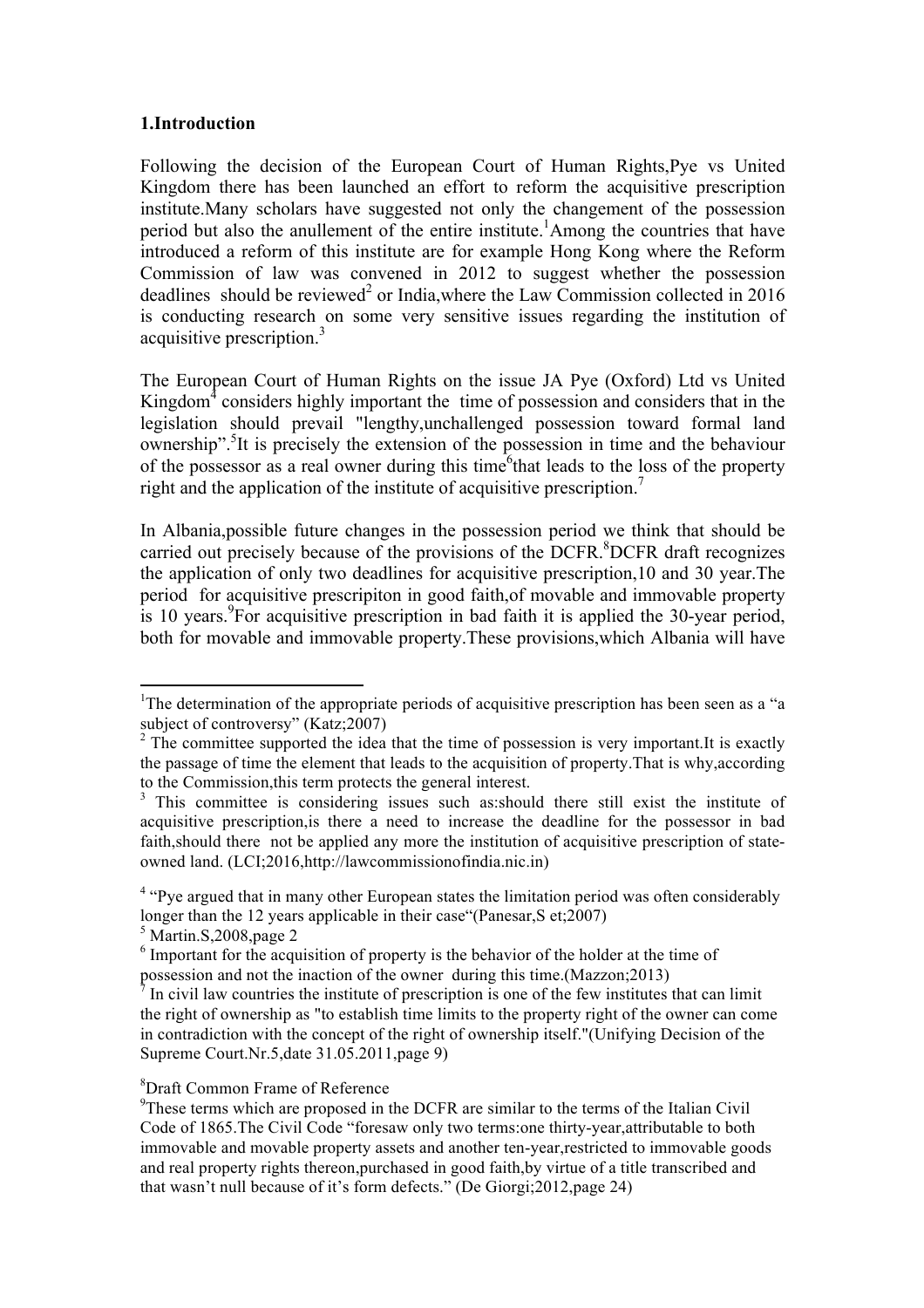to adopt after the entry into the European Union,in fact are different from Albanian law.

Thereupon a series of questions can be raised,such as:Should the term of acquisitive prescription in bad faith in the Albanian legislation be modified to 30 years for immovable property?Should there be applied different terms depending on the type of item which can be gained by acqusitive prescription?

For the above reasons it is required to analyze whether it is necessary to make changes in the acquisitive prescription period in Albania.<sup>10</sup>

## **2. Importance Of Time**

For many many researchers (Voet,1829;Ellickson,1989;Holmes,1897;Abass,2014;Galati.A,2013;Mazzon,2013) the possession period is one of the only elements that can serve to justify the institution of acquisitive prescription.<sup>11</sup>And as Ballantine claimed  $12$  "A possession which has continued for a long time without interruption, ought to prevail against all the world."

But how many years should be "a long time".<sup>13</sup>In all the world the possession periods are quite different and vary not only depending on the legal family,but also within the countries of the same legal family.The survey of prescription deadlines in different legal systems tells us that "there is no clear pattern as regards the length of limitation periods."(LCI,2016).

As to whether the prescription period should be a time limit which changes depending on the situation or should be a fixed period which is set by law and changes in a few different situations,most authors (Merrill,1986;Marais,2011;Stubb,2014;Radin,1986) suggest applying a fixed period defined as mandatory by law.<sup>14</sup>

# **3.Factors That Determine The Possession Period**

## **a. The connection between the possession period in acquisitive prescription and whether the right of the owner to proceed the restoration suit is prescribed or not.**

<u> 1989 - Johann Stein, mars et al. 1989 - Anna ann an t-Anna ann an t-Anna ann an t-Anna ann an t-Anna ann an t-</u>

 $10$  The institute of acquisitive prescription has not had the approach that it ought to have by the Albanian researchers for the simple fact that the right of ownership was of little importance from 1945 to 1990 "Right of ownership of land faded gradually and in 1967 "de facto" there was no private property on land while with the constitution of 1976 "de jure" was finally sanctioned the fact that the land was owned by the state.(http://www.zrpp.gov.al/new/?page\_id=234

<sup>&</sup>lt;sup>12</sup> Ballantine.H;1919

<sup>&</sup>lt;sup>13</sup> The enforcement of proof of possession lies on the possessor, who has to prove the possession has extended along all of the period prescribed by law.(Mazzon,2013,faqe 57) <sup>14</sup> If a number is chosen, that number would be based upon the socially acceptable or "right" time it takes to become attached/detached." (Radin;1986,page 749**)**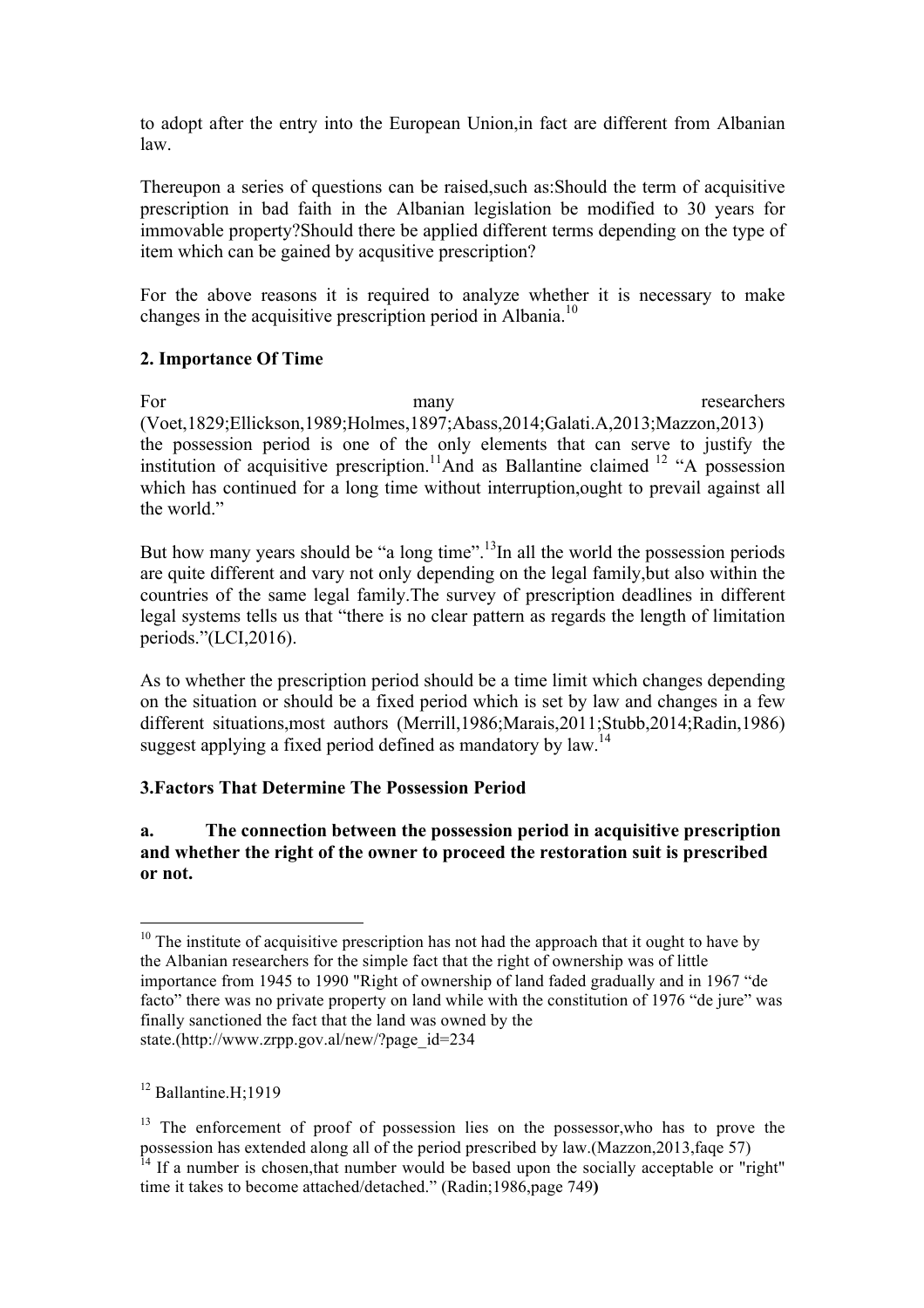In literature there are different opinions in relation to the fact whether the claim for restoration should be prescribed or not.<sup>15</sup>Some authors (Burns, 2011) believe that to restrict by law,within a limited time frame,the right of the owner to set up an action for the restoration is an "arbitrary restriction."

But how does the fact that the claim for restoration is limited in time in determining the periods of possession of acquisitive prescription.If the rivendication lawsuit is prescribed,one of the main effects is the increase in the number of property conflicts.The owner is promoted to open as soon as possible a judicial process for the protection of his right to property.As a result of this,the monitoring costs of the owner will be higher.On the other hand,as a rule,if the monitoring costs of the owner are high,the statutory terms are generally short.So the trend is towards shorter possession deadlines,if the right of the owner to set up an action for the recovery is limited by law.<sup>16</sup>

In general,in common law countries,where the action for restoration is prescribed and the owner is encouraged to file recovery lawsuit as soon as possible,the prescription deadlines of extinguishing and acquisitive prescription are shorter.Whereas in the civil law countries where the lawsuit for restoration is considered irrevocable<sup>17</sup>the monitoring costs are lower and generally the statutory deadlines are longer (the case of France, Germany) . Moreover"French lawyers do not see any possibility of ownership without revindication."(Jansen,2012,page 160)

In Albania,with the unified decision of the Supreme Court,No. 5,date 31.05.2011,the lawsuit for restoration of the owner is considered irrevocable.Before this decision was taken,the Albanian legislation and the researchers as well thought the restoration lawsuit was revocable,since there was no specific provision in the legislation that would recognize it as irrevocable.The Supreme Court considered this lawsuit as irrevocable based on "the nature of the institute of ownership".According to the Supreme Court the owner does not lose his right to property by not to using it,but because of the mere fact that someone else has exercised an unopposed right over the property during the term of prescription.

### **b. Good faith or bad faith of the possessor**.

 

If the holder is in good faith he should have a greater protection from the legislation.As a result of this possession periods should be shorter.In the civil law countries there are applied different terms to the holder in good faith and to the possessor in bad faith.On the other hand,common law countries do not recognize acquisitive prescription in good faith.For the legislation of these states,in order for the property right to be gained through prescription it is sufficient to exist an "actual and

 $15$  The prescription of the restoration claim means that over a period of time determined by law,the owner does not have the right to sue for the recovery to demand the return of the item from the non-owner occupier. "The recovery lawsuit is a "real lawsuit" and it protecs the right of ownership over individually specified items,whether they are movable or immovable."(Unifying Decision of the Supreme Court,Number.5,date 31.05.2011)

<sup>&</sup>lt;sup>16</sup> We say"'in general "because there are countries, especially the East United States, where statutory time limits are too long,30-40 years,although the claim of restoration is prescribed. <sup>17</sup> In the Civil law States the restoration lawsuit was considered irrevocable since the period of the Roman Empire. (Jansen;2012,page155)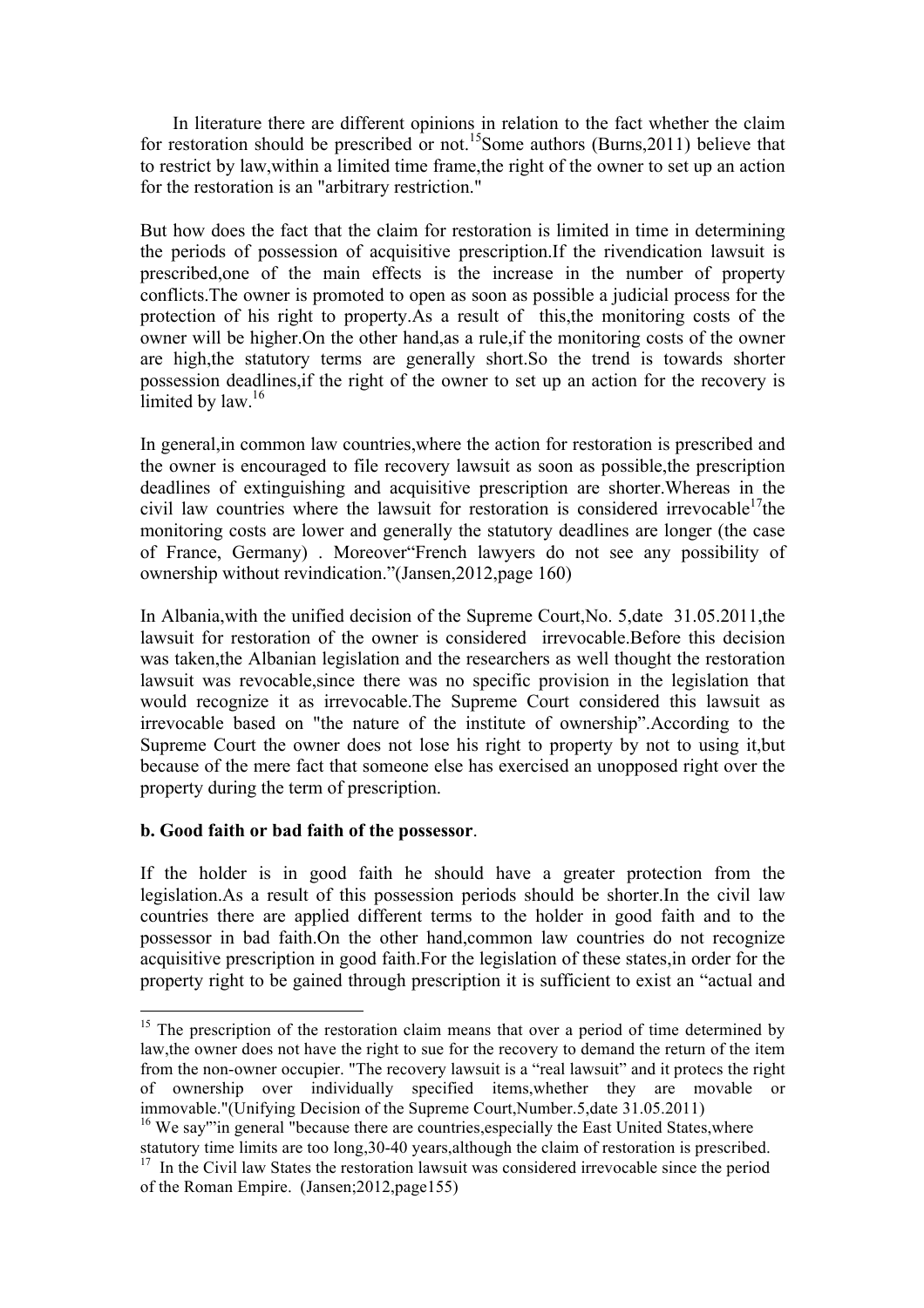uninterrupted"possession (LCI,2015,page 13).The common law countries such as England,USA,Canda,Australia apply a single term for both types of possession,good or bad one.But in the recent years,it has been suggested that the common law countries apply different deadlines for the holder in good faith and in badfaith.(Fennell;2006)

### **c. The type of registration system**

 

In the distinguishment between two main types of registration systems,the constitutive one<sup>18</sup> and the declarative one<sup>19</sup>Albania is part of the declarative system  $^{20}$ 

Until 2009 Albanian registration system was biased more on the constitutive type,resulting also from the literal interpretation of Article 83 of the Albanian Civil Code of 1994. 21Accordng to this article it was necessary the signature of a notarial act of the sale of immovable property and at the same time the registration of this notarial act at the Office of Immovable Property Registry,in order for the property to pass to the buyer.If these two conditions weren't met simultaneously,the ownership can't be passed.

But the Albanian Supreme Court,in the Unifying Decision Number.1 ,date.06.01.2009 with the highly extended interpretation that made to this article claimed that "the transcription or recording is not nothing but a necessary tool to give publicity to the contract,to make known its existence and that of the owner to the third parties.The transcription has a declaratory publication function.The selling contract,as a mutual legal action,if it fulfills the requisites for its validity even if it is not recorded in the register of immovable propery,it is completely valid between the parties who have undersigned it. "

In the declarative system,the property registry does not always show the true owner because ownership may have passed but the contract is not yet recorded in the register.The possessor finds it harder to ferivy the ownership through the control of the public registers.That is why a longer period of possession would justify the acquisition of property and would protect the legitimate owner who has not yet enrolled the contract in the public records.

 $18$ Constitutive system (positive system) means that "the recording has constitutive effect". So the right is obtained only at the moment of registration,and at this moment the right of ownership passes to the buyer.

 $19$ Declarative system (negative system) means that "the registration has declarative effect on the third parties.So the property right passes at the moment of the signature of the

contract.Only after the registration of the contract in the property register,the person who has acquired ownership can protect the property right against third parties and gains the right of disponation.It is named a " negative system" because the recording has blocking effects (only if the registration is done,can be transferred to the third parties the right that the purchaser has acquired.)

 $20$ Unlike most of the central and eastern European countries, which applied a system of registration with constitutive effects,Croatia,Czech

Republic,Estonia,Hungary,Slovakia,Slovenia.(Schmid,et;2005)

 $21$  Legal action for the transfer of ownership of immovable property and the real rights over them, must be made in the form of a notary act and be registered, otherwise it is invalid.The legal action that is not made in the form expressly required by law,is invalid 'Article 83, Civil Code of Albania 1994.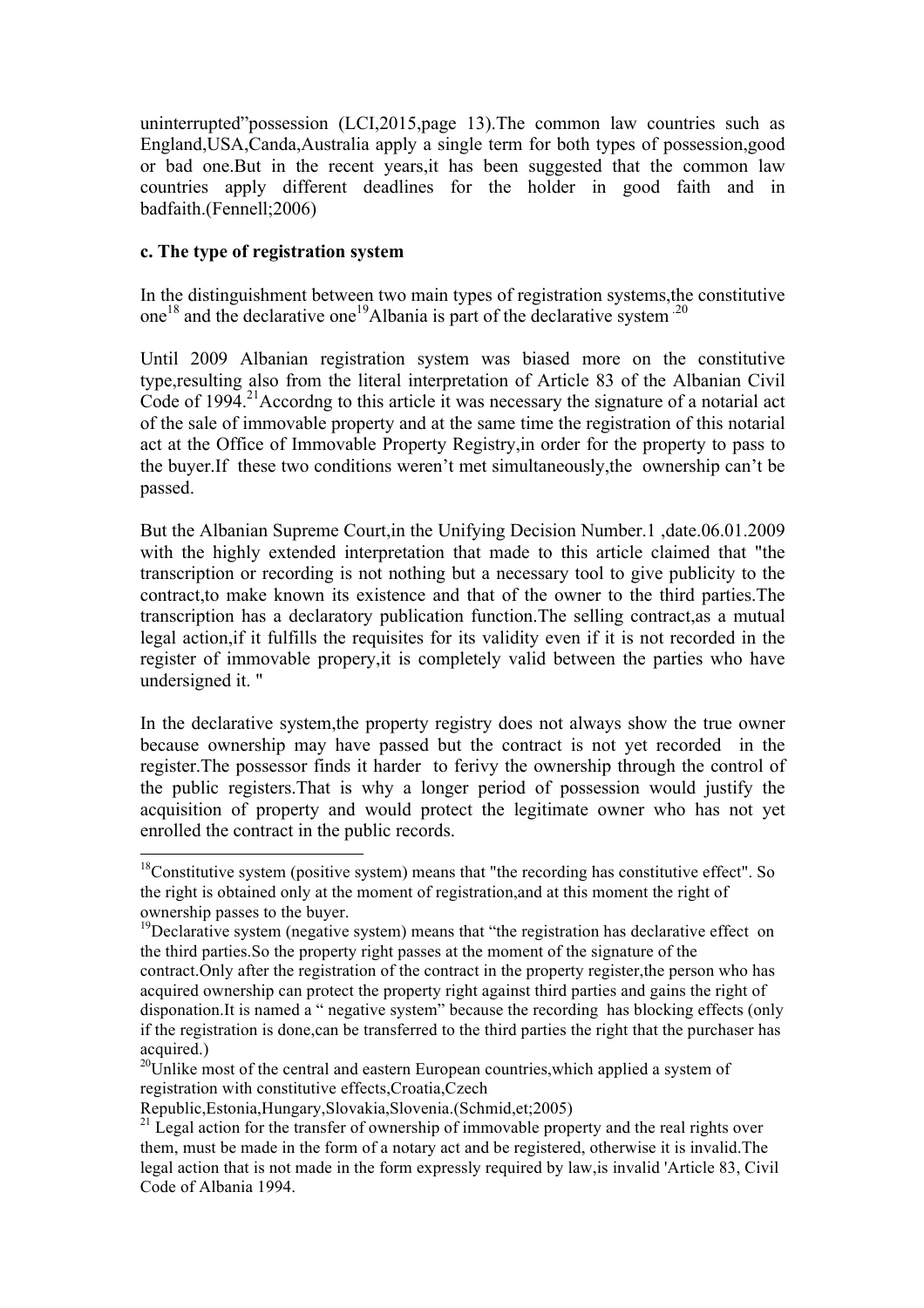Another feature of the declarative system is the fact that the possessor without title and in bad faith is not required to be registered during the time that he possesses the object (as it happens in the constitutive system in Germany,where the holder must be recorded in the property register throughout all the period that he possesses the object in order to obtain the ownership at the end of the limitation period).This registration requirement is a defense mechanism for the owner and makes it harder to gain property by acquisitive prescription.Even though this mechanism does not exist in Albania,because it has a declarative registration system,it can be offset by the extension of the statutory deadline.

### **d. State-owned land or private property land.**

In many states the possession time limit depends on the nature and the legal significance of the goods which constitute object of possession.Generally there are applied longer terms for the acquisition with acquisitive prescription without title of the state-owned land,60 years in England and Hong Kong,30 years in Tasmania and New South Wales(Mulliss,2009),30 years in India.In some countries,such as in India,it has been suggested to remove entirely the possibility of the application of the institute of acquisitive prescription to the state-owned land (LCI,2016). Some states,like the USA,unlike other common law and civil law states has prohibited the acquisition of ownership by prescription on state-owned land.<sup>22</sup>In Albania, it has been prohibited during the communist regime.

Regarding the fact as to whether Albania should apply a same or different statutory time limits for state-owned land and private land,we suggest that there should be applied the same time limit.The reason is that there should be an equal treatment between the state owner and the private owner,natural or legal person.Why should the state be protected more as an irresponsible owner who hasn't taken care of his property,more than a natural or legal person( the latter can be a non-profit organization or a commercial entity.)

## **e. Soil type and its value (coastal land,agricultural land)**

<u> 1989 - Johann Stein, mars et al. 1989 - Anna ann an t-Anna ann an t-Anna ann an t-Anna ann an t-Anna ann an t-</u>

Since the period of the Roman Empire the type of land has led to the determination of the term of acquisitive prescription.The Roman Law recognized different terms for the Italian land and other terms for the provincial land.<sup>23</sup>This principle still applies today in some countries of the common law system (New York applies a longer term,60 years for agricultural land and pastures,the UK applies the 60-year deadline for acquisitive prescription of coastal property.)

Agricultural and coastal lands are lands with higher value and greater impact on the economic development of the country,especially for agricultural countries like Albania.The higher the land value is,the more important is the reduction of insecurity

 $22$  There are viewpoints (Fennell, 2006) which have suggested that this provision should be changed and there should begin to be applied in the USA too acquisitive prescription on stateowned land.

 $^{23}$  For prescription with title of immovable property the 10-year period is applied to nonprovincial land and the 20-year period is applied to provincial land.(Lesaffer;2005)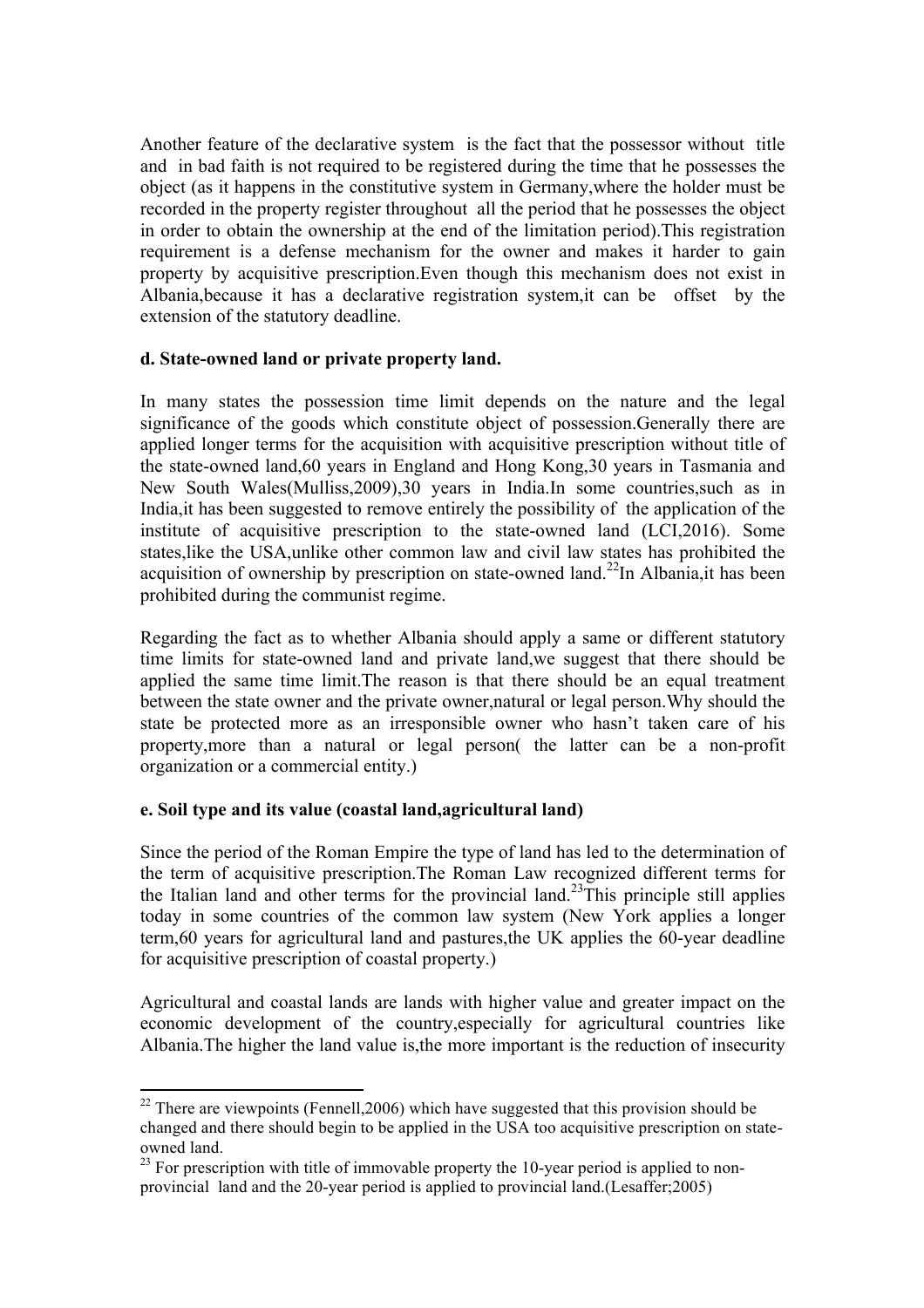costs.It is a known fact that insecurity costs<sup>24</sup> are lower if the possession period is shorter.So the higher the land value is,it has more interest for the society the shortening of possession periods.The shorter the possession periods are,the more uncertainty is reduced and the transactions for passing of property are facilitated.(Stake,2001)This logic has been followed by the Italian legislator who applies shorter possession periods for agricultural land,known as "small rural Propriety".<sup>25</sup>

This negative relation between the value of the land and the length of the period of possession was noticed in USA by a study conducted by Netter,Hersch and Manson,who studied the causes of differences in the statutory deadlines between different states of Northern America.One of the main reasons was the value of land,which provides how long should the prescription period be."When the property has great value,there is simply a higher return to be obtained from ending potential disputes about ownership that arise from mistakes."<sup>26</sup>

# **f. Historical factors**

To see how historical factors can affect the prescription period we can analyze two countries.

First, Australia where it is noted that the statute of limitations are lower in some Australian states and higher in others.If we compare the states that have the statute of limitation of 12 years they have the population density respectively:New South Wales 9 inhabitants/km2,Queensland 2.6 inhabitants/km2,Western Australia 0.9 inhabitants/km 2 and Tasmania 7.4 inhabitants km/2.Meanwhile countries with longer terms are only two,Victoria and South Australia.But both of them have a population density that differs greately:Victoria 25 residents km/2 and South Australia with only 1.6 inhabitants  $km/2$ <sup>27</sup>So we can see that the various statute of limitations in Australia do not depend heavily on population density but on other factors.If we make a more detailed analysis of the Australian map we can see that in general the statute of limitation are lower in western and northern countries,countries which were occupied after the arrival in 1788 of the First Fleet of British Ships in Sydney,south-east Australia.The short prescription periods helped the occupation and development of the northern and western part,which were colonized later.

Secondly,in the USA it is the same situation,where the statutory terms range from 5 years to 40. Longer periods are applied in eastern states.<sup>28</sup>While in western

 

 $24$  Insecurity costs are costs which the possessor of the object faces.

<sup>&</sup>lt;sup>25</sup> Article 1159 of the Italian Civil Code.For the agricultural land it is:Usucapione Ordinaria (for the possession in bad faith,with or without title) the period is trimmed from 20 years to 15 years,and Usucapione abbreviata (possession in good faith with title) from 10 years it is shortened in 5 years.(D'Isa;2013)

<sup>26</sup> Bouckaert.B;Depoorter.B;1999,page 24.

<sup>&</sup>lt;sup>27</sup> https://en.wikipedia.org/wiki/Demographics of Australia#Population density

 $^{28}$  25 years in Pennsylvania, 20 years in Delaware, Georgia, Massachusetts, New Jersey and 15 years in Connecitcut,Virginia.(Sprankling.J;1994)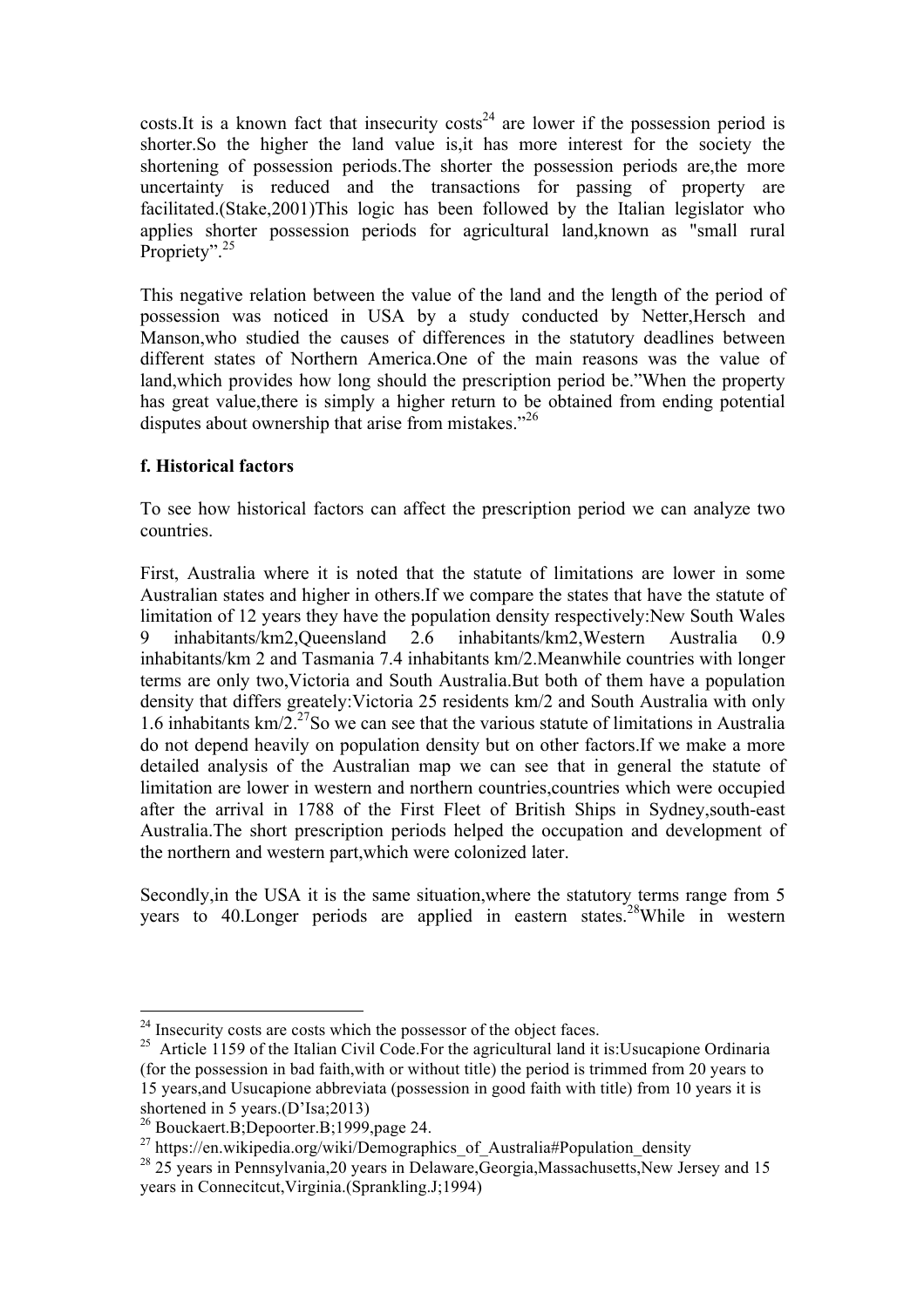countries, which were occupied several years later after the American discovery <sup>29</sup> periods are shorter,ranging from 10 to 7 and 5 years.(Sprankling.J;1994)These periods were such due to historical impact,to promote tilth and development of large surfaces of arable land.(Daniel;2014).The shorter the limitation period,the more the legitimate owner is encouraged to develop and control the land,and the more the possessor,who works the land for years and cares for it as if he were the owner,is protected.

Thereupon we emphasize that the main factor that determines the differences between prescription periods are cultural differences between countries and how a culture perceives which should be the appropriate period to create a stable relationship with the object. $30$ 

## **g. An object which must be registered or not in the public registers.**

First,regarding the land,we note that when the immovable object is registered in the public registers,this fact leads to the reduction of the insecurity of the holder,as he can easily verify who is the real owner of the item.Also,the registration of the land means that the legal situation of the owner in relation to his neighbours is stabilized,as the boundaries of the land are now clearly defined.That is why the registered land must have a greater legal protection.<sup>31</sup>For this reason,many countries do not recognize acquisitive prescription in bad faith on registered land or define longer prescription terms for registered land.For example in Canada,where except the state of Alberta,other regions do not recognize the acquisition by acquisitive prescription of registered land.

However paradoxically,many states have reduced the time of possession for the acquisition with prescription of a registered land. 32For example,in England and Wales the Land Registration Act 2002 reduced from 12 to 10 years the period of limitation for the registered land.But for the unregistered land the 12-year period is still applicable.

Secondly,the movable property which are recorded in the public registers (cars,boats,airplanes)

To these items,because of the importance they have in the civil circulation,we think that should be made a similar treatment like immovable property.While in the case of movable items that are not subject of registration in the public registers we think that should be applied shorter possession periods.The main reason is that usually,the movable items which are not recorded in the public registers are items which are consumed fairly quickly and their value is lost or reduced within a very short period of time.

<sup>&</sup>lt;sup>29</sup> Western states of America became part of it through the "Louisiana Purchase" in 1803.Through this purchase the United States bought most of the land between the Mississippi River and the Rocky Mountains.<br><sup>30</sup> "Might the long time required in common law England and in the colonies, and the shorter

time required in the American West,be related to cultural differences"(Radin,1986)

 $31$ This is also the opinion of the researcher Dockray, who supports the application of longer statutory limitations in the case of registered land.(Marais;  $2011$ , page 171)

<sup>&</sup>lt;sup>32</sup> Report;BIIC,2006,page 4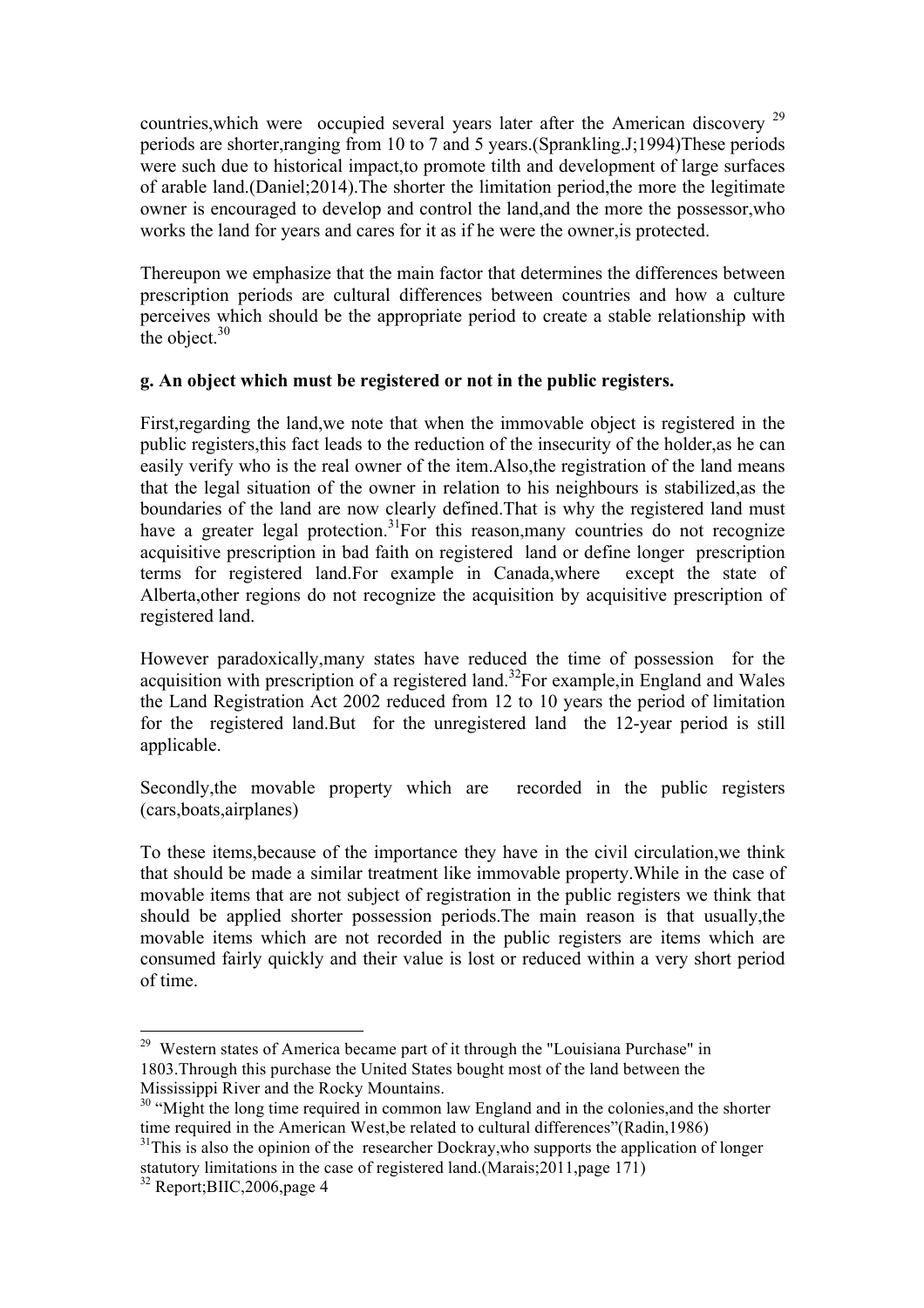## **h. The population density.**

This factor affects mainly the acquisitive prescription of land.From the research conducted by researchers Netter,Hersch and Manson,in 1986 it was observed that longer terms were applied in those countries where "the rate of growth of population density" was the highest.(Jeffrey,Netter,1986). For this reason,especially in the western areas of Albania it is fully justified to increase the prescription period.

### **i.The residence of the holder and the owner.**

The residence of the parties was the main criterion in ancient Rome,where deadlines were shorter,10 years,if they lived in the same province (inter praesentes) and the longest, 20 years if they lived in different provinces (inter absentes).<sup>33</sup>

This rule is currently applied in France,where if the residence of the owner is not in the city where the immovable property lies,the statutory limit doubles.(LCI;2016,page 12).It is clear that this rule protects the owner,and if he doesn't have the residence in the citiy where the property lies,it becomes more difficult for him to control the use of land by illegitimate holders.We think that this rule should be applied in the Albanian legislation providing greater protection for the owner.

## **4- Should The Possession Period Be Shortened Or Extended**

Researchers are divided about whether the statutory deadlines should be shortened or extended. Most of them (Cobb,2007;Fox,2007;Marais,2011;Stubb,2014;Abass,2014;Shepard,2011) think that to specify a right period,thus to specify which should be "a Reasonable time",is difficult.<sup>34</sup>In general the acquisitive prescription institute has turned into a "Font of litigation".(Merril,1986;Stake,2001) So it is difficult to determine which is that moment in time when the object has become enough irrelevant to the owner and enough relevant to the holder  $35$  in order to be justified the transfer of property to the possessor.(Marais;2011;Shepard,2011).

The extension of the periods and their shortening should be examined in relation to the consequences that they bring.These consequences are of two types:micro-level effects (the impact that they have on the owner of the property and in relation to the holder) and secondly macro-level effects (how the period influences the society in general).

The trend has generally been towards reducing these deadlines.(Bouckaert.B,Depoorter.B'1999;Dick.A,2007;Daniel,2014).If we analyze the micro-level effects of shorter deadlines,we can say that the shorter this period is,the more the uncertainty is reduced in favor of the holder of the obejct but at the same time the costs of prevention and monitoring of the owner are increased.Regarding the macro-level effects the lower the statutory deadlines are,the

<u> 1989 - Johann Stein, marwolaethau a bh</u>

<sup>33</sup> Sherman;1911,page 154

<sup>&</sup>lt;sup>34</sup>Although Epstein has suggested the application of concrete periods,6 to 10 years for possession in good faith and 12 to 20 years for possession in bad faith.

 $35$  "but why is peace more desirable after twenty years than before."(Shepard, 2011, page 565)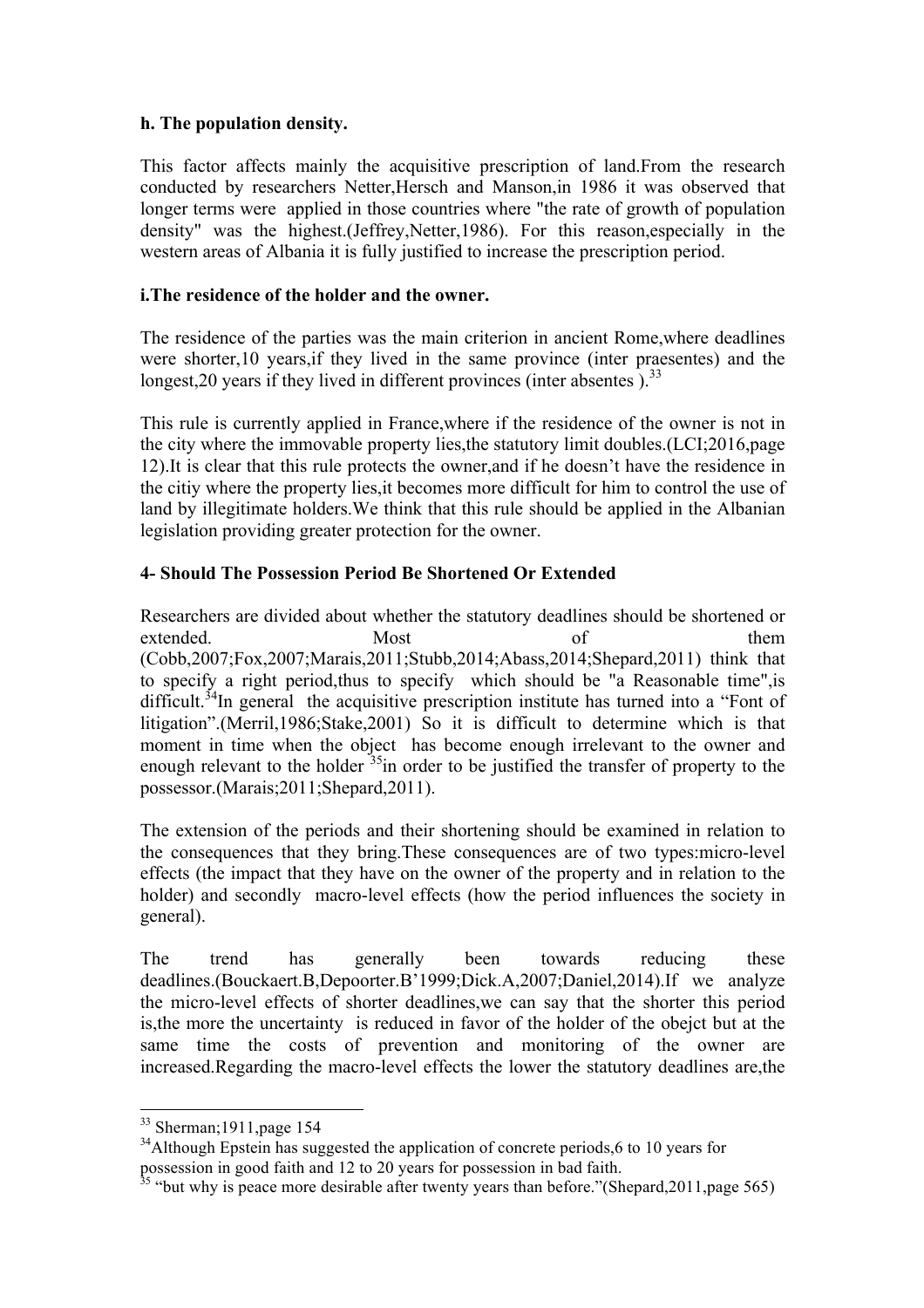easier it becomes for the society to prove judicially the possession and much more the costs of resolving disputes are reduced.(Stake,2011;Salomons.A,2011;Pozzato,2010).This macro-level effect increases the level of legal certainty in the society in general.But on the other hand, the short periods should not be favored in the case of bad faith without title possession,as they lead to the promotion of theft and fraud.(Bouckaert.B;Depoorter.B,1999;Merril,1985;Netter,Hersch,Manson,1986; Fennell;2006). On the contrary we believe that the short periods should be applied and can be quite useful in the acquisition of property with prescription on movables. $(SLC; 1976, \text{page5})^{36}$ 

Regarding the long terms,they are negatively correlated with monitoring costs.(Fennell,2006;Marais,2011;Epstein,1986)The longer the term,the more the uncertainty of the owner is reduced.This reduction of insecurity in the micro-level is reflected simultaneously in the macro-level too,because the longer periods lead to the extension of the uncertainty state of the legal situation of the parties.This state of uncertainty undermines the legal colludes in the society,resulting as a major effect the reduction of transactions between owners for the transfer of ownership.That is why the longer the limitation period is,the greater the possibility to lose evidence and to be violated the stability of the business.

In general, in developing countries, it is intended not to let the land to stay for a long time "idle",hence the possession period in these countires tends to be shorter. Prescription's main role is to provide legal certainty,  $37$  and this constitutes the reason why the possession periods must be shorter in the case when the ownership system in general is in transition.The longer the time distance between a legal fact and the decision that has to be taken in relation to this fact,the more are grown the costs for the entire system in general.

But after crossing the transition phase in a country,we think that short terms of possession,regarding only acquisitive prescription without title of immovables,should not be favoured.The reason is that short deadlines encourage the loss of the proprietary ownership by accident or neglect.(Ellickson RC;1986).

Otherwise than above,we believe that the prescription periods must be shorter for prescription with title,<sup>38</sup>for movable and immovable property too (whith "title" we mean the expression of the will from the owner).As the owner has expressed his own will, and especially in the case when the title was with remuneration, which is determined by the reciprocal agreement of the parties,we think that there is no reason why prescription periods should be too long,5 or 10 years,as they are applied today in the Albanian legislation.The reduction of the deadlines would help the efficiency

<sup>&</sup>lt;sup>36</sup> Scotland undertook a study in 1976 by making a comparative analysis of the acquisitive prescription institute.In this study it was reached the conclusion that there must not be favored very long prescription periods.Short periods of a maximum of 5 years should be applied to movable objects. And for the prescription period without a title to immovable property,the Commission suggested the application of the term of 10 years,instead of the suggested period of 20 years.

 $37$  "the desirability of peace" (Shepard, 2011, page 565)

<sup>&</sup>lt;sup>38</sup> The title may be with or without compensation.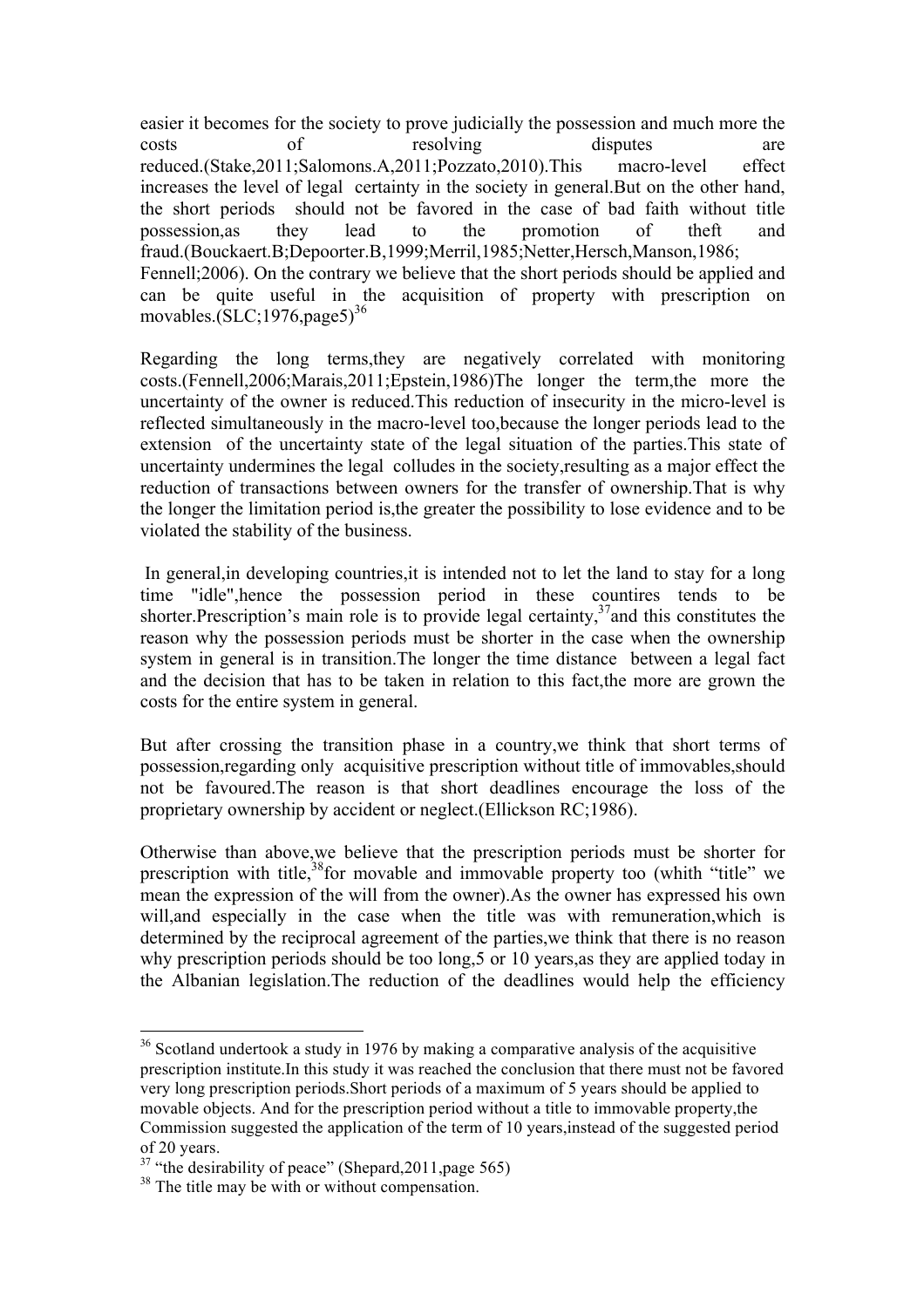increase and the flow of goods.<sup>39</sup>A typical case is that of Portugal and Spain, which apply a 3-year period for movables and a 2 year period for movable assets which are recorded in the public registers.Whereas,concerning prescription without title,a 30 year long term will bring positive consequences in Albania.<sup>40</sup>

### **5.Recommendations**

We emphasize that in Albania there must be made a change in legislation, fore seeing a wider variety of prescription deadlines.Such changes have taken place years ago in other states too.For example,the current Italian Civil Code,unlike that of 1865 brought a variety of statutory deadlines, which vary depending on the type of items.<sup>41</sup>These changes we suggest that should be applied in Albania too and not only should the terms of prescription be amended,but also should be provided specific deadlines for some kind of objects which are important for the economic development of the country.But further studies should be carried out for the alternation of the periods of acquisitive prescription,in order for these deadlines to have a positive impact on the economy in general.

First,as the drafters of the DCFR have provided,we recommend that in the case of possession of land without title,the prescription period in Albania should be extended up to 30 years.But the 20-year limit should be maintained for at least two decades,as this would help the resolution of ownership conflicts<sup>42</sup>. An extension of the period should be made only after the property conflicts in Albania are resovled,after the end of the process of legalization,of restitution and compensation of land and the process of registration of agricultural land.

Secondly,in the coastal lands or agricultural lands must be provided shorter prescription periods than the 30-year period.It must be noted that these areas are of great value for the development of the economy.And the greater the value of land is,the shorter the prescription period should be in order to lead to a quick conclusion of disputes.

Thirdly,for items which are recorded in the public registers should be applied longer prescription deadlines than the normal statutory deadlines.

 Fourthly,we recommend that the prescription period must be shorter for movable assets that are not recorded in the public records and longest for movable assets that are recorded in the public records.

a) In relation to movables,which are not registered,the period of acquisitive prescription in good faith with title,we believe that should be reduced to 1 year and 3

<sup>&</sup>lt;sup>39</sup> "is more efficient to leave the asset with the possessor in good faith if the owner has already replaced it by a similar one."(Salomons.A;2011,page 25)

<sup>40</sup> The 30-year-old is applied in Germany,France,Austria,Belgium,Switzerland,South Africa.  $41$  De Giorgi, 2012

<sup>&</sup>lt;sup>42</sup> Applying prescription institute is suggested in those countries that have suffered for too long from conflicts of ownership,as in Cambodia. "Neither a definition nor concept of squatters exists in Cambodian laws,that is why the legal protection of those people is interpretably vulnerable." (Phalthy;2007,page 5)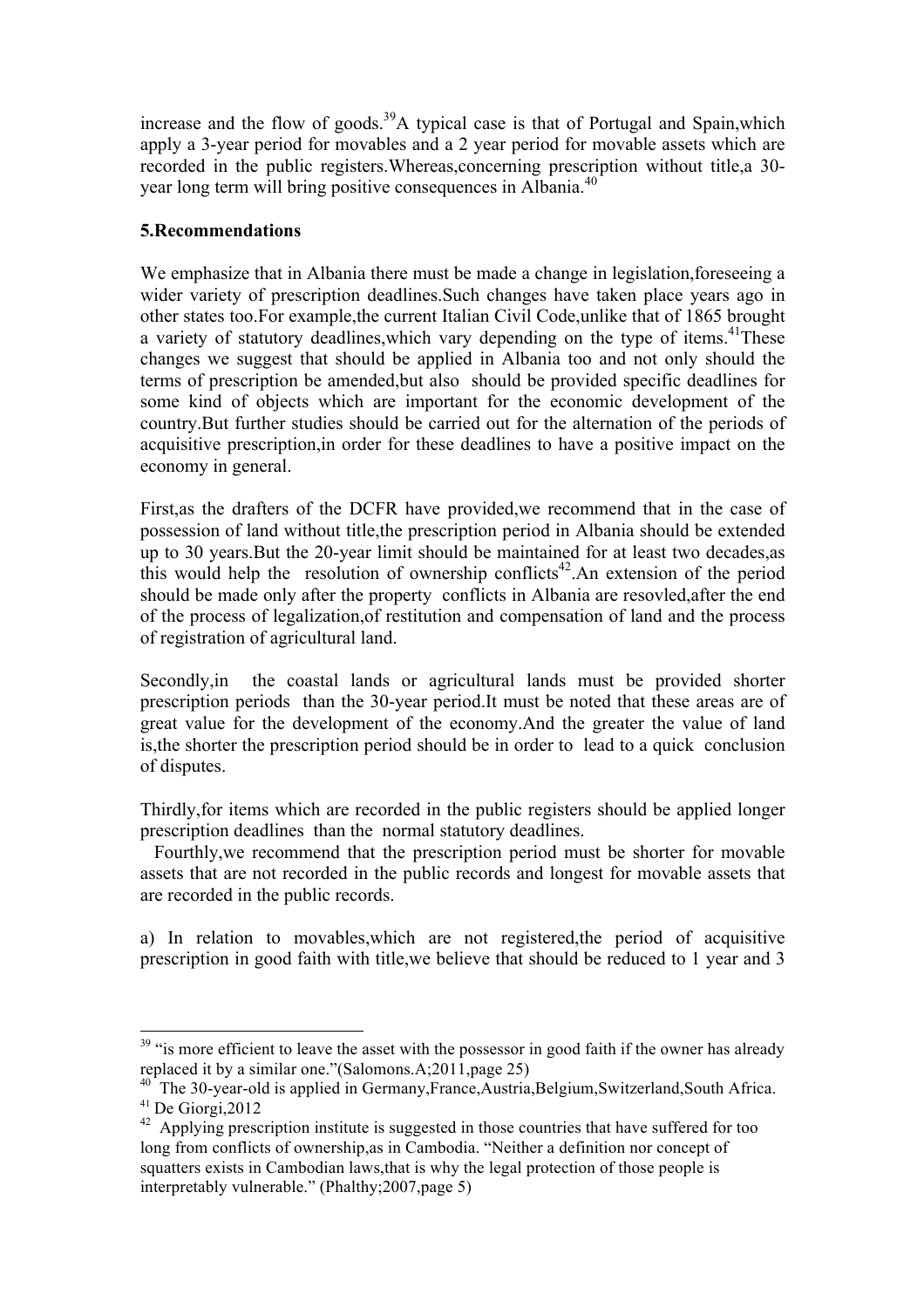years for the items that must be registered.<sup>43</sup>A 3-year period is considered as the most appropriate and reasonable option to be applied for acquisitive prescription with title in good faith,by various scholars.(Salomons.A;2011) and by the drafters of the DCFR.<sup>44</sup>

b)The prescription period for acquisitive prescrption with title in bad faith for movable assets which are registered should be reduced from 10 years that it is now. 45This is a very long-term and potentially difficult to be applied in practice because many movable objects are consumed after the expiration of this deadline or they simply no longer exist.Therefore we suggest that a 5 year period would be considered as acceptable to be applied in today's consumer society.While the prescription period for possessor with title,in bad faith of movables that aren't registered should be 3 years.

It is precisely the existence of the title and the good faith of the holder which justifies the shortening of the periods in the case of acquisitive prescription with title in good faith. In this case should be applied shorter terms than all other types of prescription.<sup>46</sup>

Fifthly,should be applied longer terms if the residence of the holder and the owner of the immovable item is not in the same place,or if the owner has the residence in a different city than where the property lies.

<u> 1989 - Johann Stein, marwolaethau a bh</u>

 $^{43}$ In the debates prior to the composition of the DCFR two ideas prevailed, first the 3-year period for movable assets notregistered in public records and secondly the 10-year period for items that are registered in the public records. <sup>44</sup> Three years "seems to be the most frequently chosen solution**"**; (*Salomon A,2011)*

<sup>&</sup>lt;sup>45</sup> This term actually recommended by the drafters of the DCFR.

 $46$  De Giorgi; 2012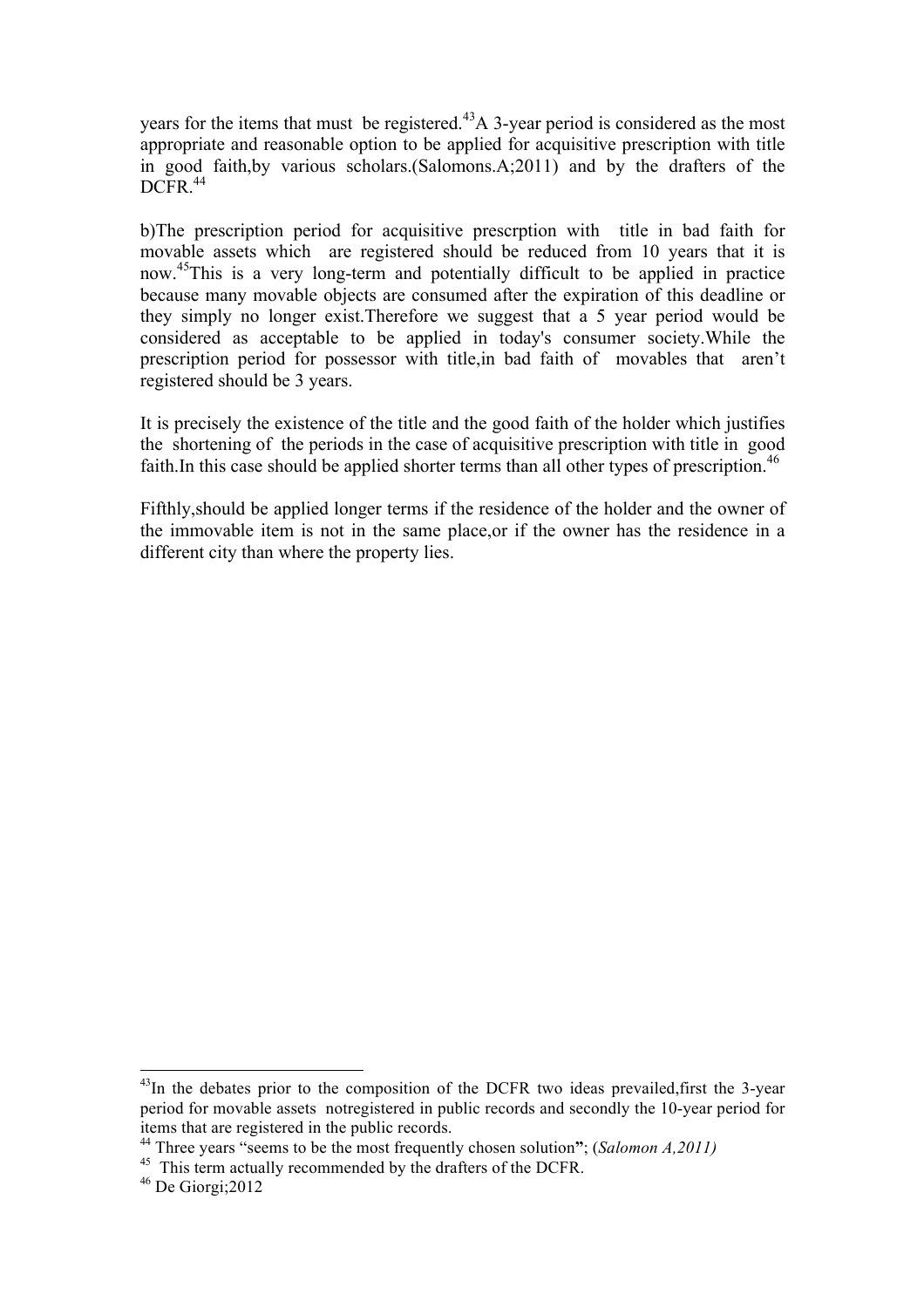### **References**

Abass A,(2014),"*Complete International Law:Text,Cases,and Materials*", Retrieved from https://books.google.al/books?id=uPs\_BAAAQBAJ&printsec

Ballantine HW**,(**1919),"*Title by Adverse Possession*",Harvard Law Review,32,135- 159

Bouckaert B & Depoorter B,(1999),"*Adverse Possession.Title Systems*",18- 31**,**Retreived from http://encyclo.findlaw.com/1200book.pdf

British Institute of International and Comparative law,(2006),"*Report by the British Institute of International and Comparative Law for Her Majesty's Court Service.Adverse Possession*",Retreived from http://www.biicl.org/files/2350\_advposs\_sep\_ftnsv3.pdf

Burns F,(2011),"*Adverse possession and title by registration systems in Australia and England*",Melbourne University Law Review*,*35,773-820

Cobb N & Fox L,(2007),"*Living Outside the System?The (Im)morality of Urban Squatting after the Land Registration Act 2002*",Legal Studies,27(2),236-260.

D'Isa R,(2013),"*Rassegna giurisprudenziale e dottrinaria*",Retrieved from https://renatodisa.com/2013/02/18/lusucapione/

De Giorgi M,(2012),"*L'usucapione.Aspetti sostanziali e profili precessuali controversi.",*Milano,Italy:Giuffre Editore S.p.A

Dick A,(2007)," *Making sense out of nonsense:A response to adverse possession by governmental entities*",Nevada Law Journal,7,48-381

Ellickson,RC,(1986),"*Adverse Possession and Perpetuities Law:Two Dents in the Libertarian Model of Property Rights*",Washington University Law Quarterly,64,723-737

Epstein RA,(1986),"*Past and Future:The Temporal Dimension in the Law of Property*",Washington University Law Quarterly,64,667-722

Fennell,L,(2006),"*Efficient Trespass:The Case for 'Bad Faith' Adverse Possession.*",North Western University Law Review**,**100 (3),1037-1096

Fox L,(2007),"*Conceptualising Home:Theories,Law and Policies",*Oxford:Hart Publishing.

Galati A,(2013),"*Il Codice Civile Commentario.Dell'Usucapione*.",Milano, Italy:Guiffre Editore S.p.A

Holmes OW,(1987),"*The Path of the Law*",Harvard Law Review,7,457-478 http://scholar.sun.ac.za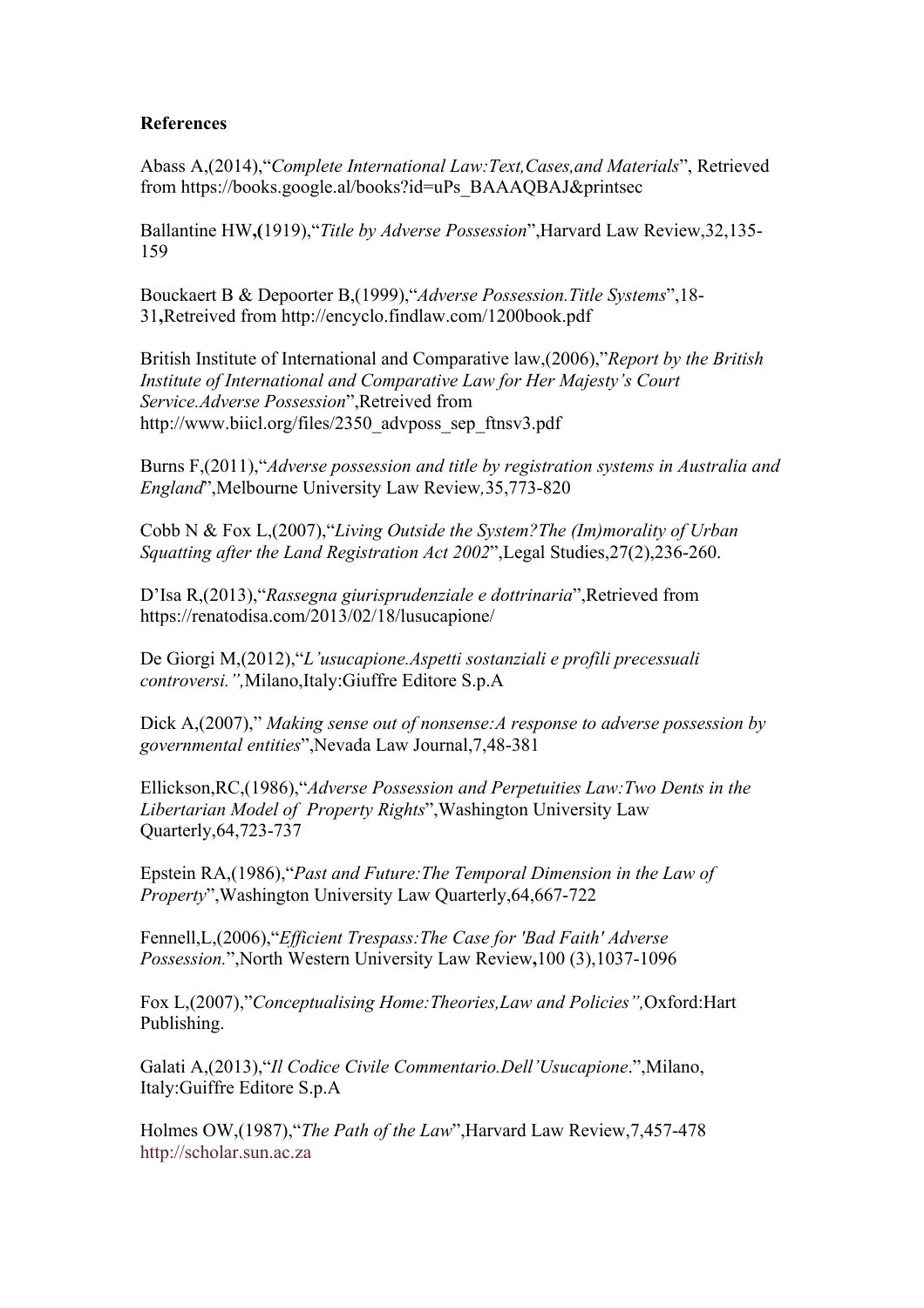Jansen JE,(2012),"*Thieves and Squatters: Acquisitive and Extinctive Prescription in European Property Law*",1(1),153–165,DOI 10.1515/eplj-2012-0006

Jeffry M. Netter et al.,(1986),"*An Economic Analysis of Adverse Possession Statutes",*International Review of Law and economics,6(2),217-228

Katz,L,(2007),"*The Moral Paradox of Adverse Possession:Sovereignty and Revolution in Property Law",*McGill Law Journal,55,Retrieved from http://ssrn.com/abstract=1444986

Lang RD,(2014),"*Land: If You Don't Use it You Lose It: Why Adverse Possession of Government Property is Necessary*",Retrieved from http://scholarship.shu.edu/student\_scholarship/509

Law Commission India Report,(2016),Retrieved from http://lawcommissionofindia.nic.in

Law Number 7850,date 27.07.1994 "Albanian Civil Code"

Law Reform Commission,(2012),"*The Law Reform Commission of Hong Kong Adverse Possession Sub-Committee Consultation Paper"*, Retreived from http://www.hkreform.gov.hk/en/docs/adversepossession\_e.pdf

Lesaffer,R,(2005),"*Argument from Roman Law in Current International Law: Occupation and Acquisitive Prescriptio*n",The European Journal of International Law,  $16(1)$ ,  $25-58$ 

Marais EJ,(2011),"*Acquisitive Prescription in View of the property Clause"*, retrieved from

https://www.google.al/?gws\_rd=cr,ssl&ei=GDC3V8DRFMaXsgG\_r7v4DQ#q=marai s+ernst+acsuqisitev+prescription

Martin SL,(2008),"*Adverse Possession.practical realities and and unjust enrichment standard*", Real Estate Law Journal,37(2),133-163

Mazzon R,(2013),"*Usucapione di beni mobili e immobili*",San Marino, Italy:Maggioli Editore,S.p.A,

Merrill TW,(1968**),**"*Time, Property Rights, and the Common Law – Round Table Discussion*",Washington University Law Quarterly,793-865

Merrill TW,(1985),"*Property rules,liability rules and adverse possession*", Northwestern Law Review,79(5 & 6),1122-1133

Mullis MS,(2009),"*A review of the application of adverse possession within the torrens system of land regulation in Australia*.",Retrieved from https://eprints.usq.edu.au/8400/1/Mulliss\_2009.pdf

Panesar S & Wood, J,(2007),"*Adverse possession and the European Convention on Human Rights 1950 Protocol 1 art.1*.",Coventry Law Journal,12(2),41-54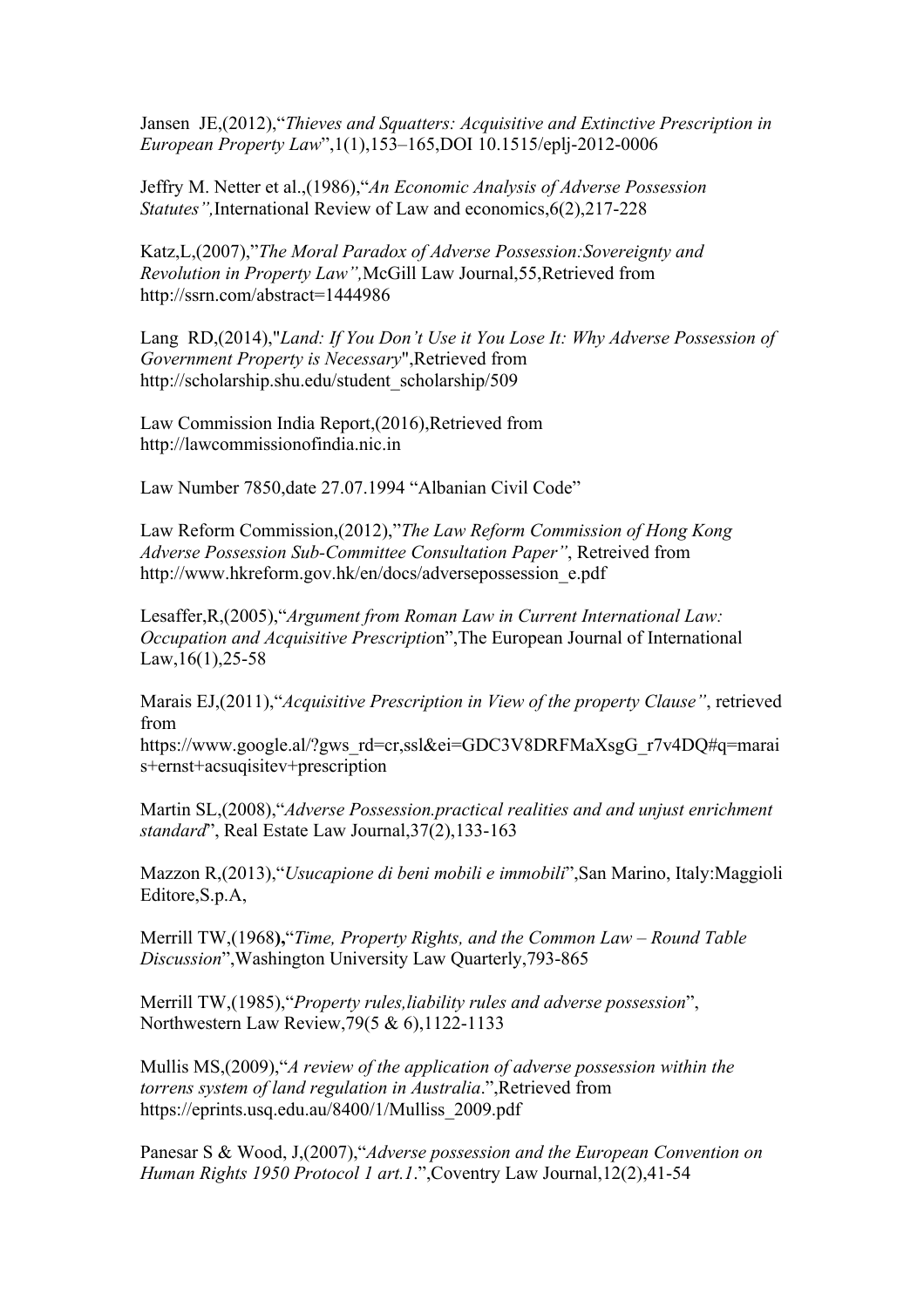Phalthy HAP,(2007),**"**T*he Implementation of Cambodia's Laws on Land Tenure:Squatters on Private Land*",Retreived from https://phalthy.files.wordpress.com/2006/11/thesis-final-june-25-2007.pdf

Pozzato A,(2010),"*La prescrizione nella prospettiva storico-comparatistica.Radici romanistiche,ordinamenti nazionali.Principles of European Contract Law.",*Retrieved from http://paduaresearch.cab.unipd.it/3808/1/Tesi\_dottorato\_Anna\_POZZATO\_110130.p df

Radin MJ,(1986),"*Time, Possession, and Alienation"*,Washington University Law Quarterly,64(3),739-758,Retrieved from: http://openscholarship.wustl.edu/law\_lawreview/vol64/iss3/5

Salomon AF,(2011),"*The Purpose and Coherence of the rules on Good Faith Acquisition and Acquisitive Prescription in the Euro-pean Draft Common Frame of Reference. A tale of two gatekeeper*s.",Retrieved from http://ssrn.com/abstract=1749484

Schmid C & Hertel C,(2005),"*Real Property Law and Procedure in the European Union,General Repor*t",Retrieved from http://www.eui.eu/Documents/DepartmentsCentres/Law/ResearchTeaching/Research Themes/EuropeanPrivateLaw/RealPropertyProject/GeneralReport.pdf

Scottish law Commission,(1976),"*Memorandum Number 30, Corporeal Moveables, Usucapion or Acquisitive Prescription*", retrived from http://www.scotlawcom.gov.uk/files/8212/8030/5321/cm30.pdf

Shepard SA,(2011),"*Adverse Possession, Private-Zoning Waiver & Desuetude: Abandonment & Recapture of Property and Liberty Interests*.",University of Michigan Journal of Law Reform, 44 (3),557-624, Retrieved from http://repository.law.umich.edu/mjlr/vol44/iss3/2

Sherman C.P,(1911),"*Acquisitive Prescription: Its Existing World-Wide Uniformity",*Yale Law Journal,147-156,Retreived from http://digitalcommons.law.yale.edu/fss\_papers/4442

Sprankling JG,(1994),"*An environmental critique of adverse possession*", Cornell Law Review,79,816-884

Stake JE,(2001),"*The Uneasy Case for Adverse Possession",Georgetown Law Journal",*89,2419-2474,Retrieved from http://www.repository.law.indiana.edu/facpub/221

Stubb R,(2014),"*Strengthening the Efficacy of Acquisitive Prescription in International Law:Implications for the Senkaku-Diaoyu Islands Dispute*.",BYU Prela Review,28,50-64

Voet,J,(1829**),"***Commentary on the Pandects",*Cited from Marais,EJ,(2011)